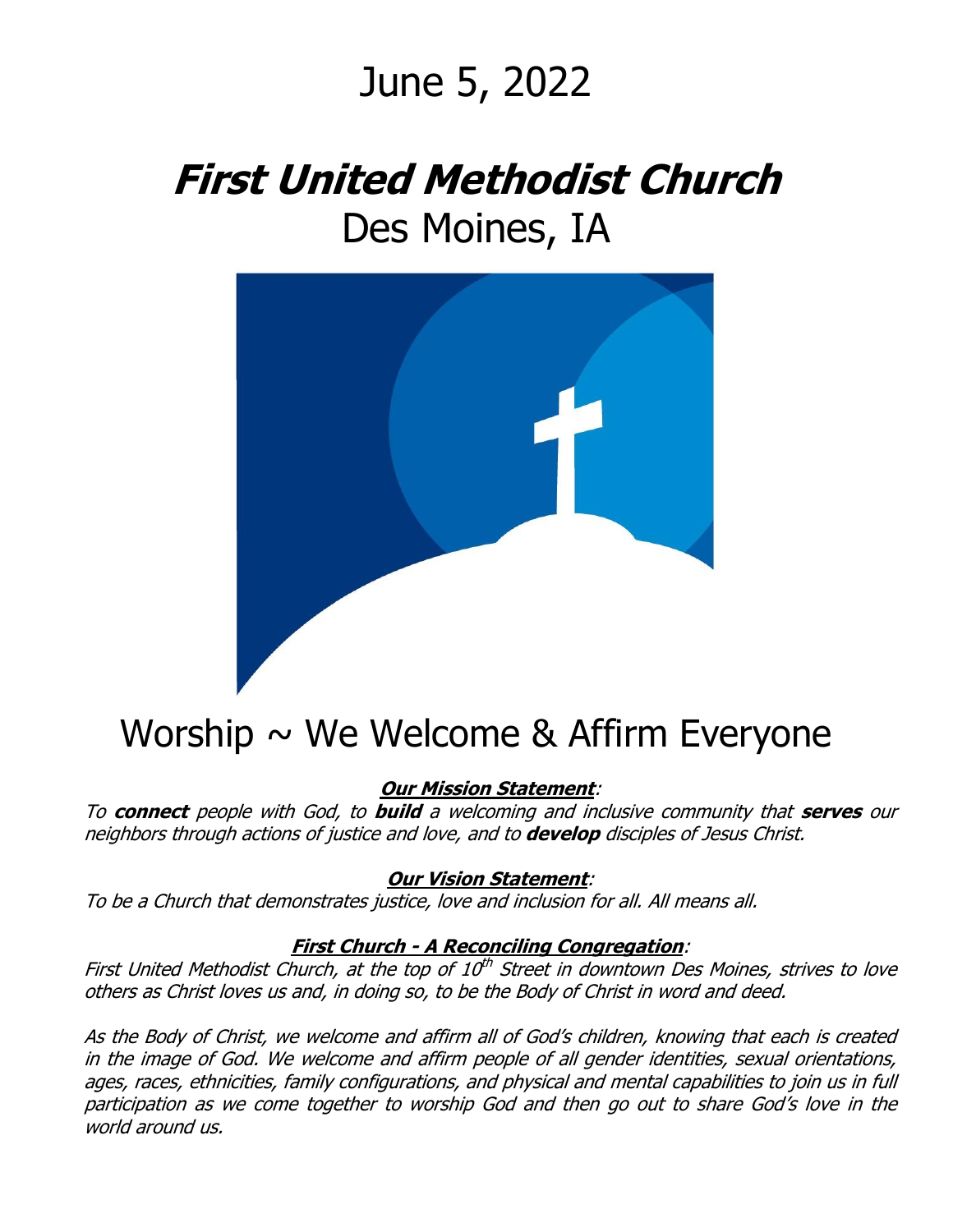## **Anti-Racism Task Force VISION-BASED PLANNING EVENT – JUNE 26, 2022**



### **"Justice, Love, and Inclusion for All" - VISION INTO ACTION: INCLUSION Sunday, June 26, 11:45 a.m., immediately following worship**

Ever wondered what your own part might be in reducing racism and increasing inclusion in our community and our world? Then First Church's Anti-Racism Task Force is looking for your ideas around creating learning and fellowship opportunities that will do just that. Plan now to join us immediately following worship on Sunday, June 26 for this "**VISION INTO ACTION: INCLUSION"** event. We will start with a light lunch and then engage in a discussion around what kinds of activities and experiences we at First Church might create to promote a more just and inclusive community.

Mark your calendar and let us know you would like to be part of this! RSVP by marking the attendance slip in the bulletin or emailing Lisa Karen in the office at offic[emanager@dmfirstchurch.org](mailto:manager@dmfirstchurch.org) to let us know to expect you. You can find out more in the **"VISION INTO ACTION: INCLUSION"** event article on the church website (dmfirstchurch.org).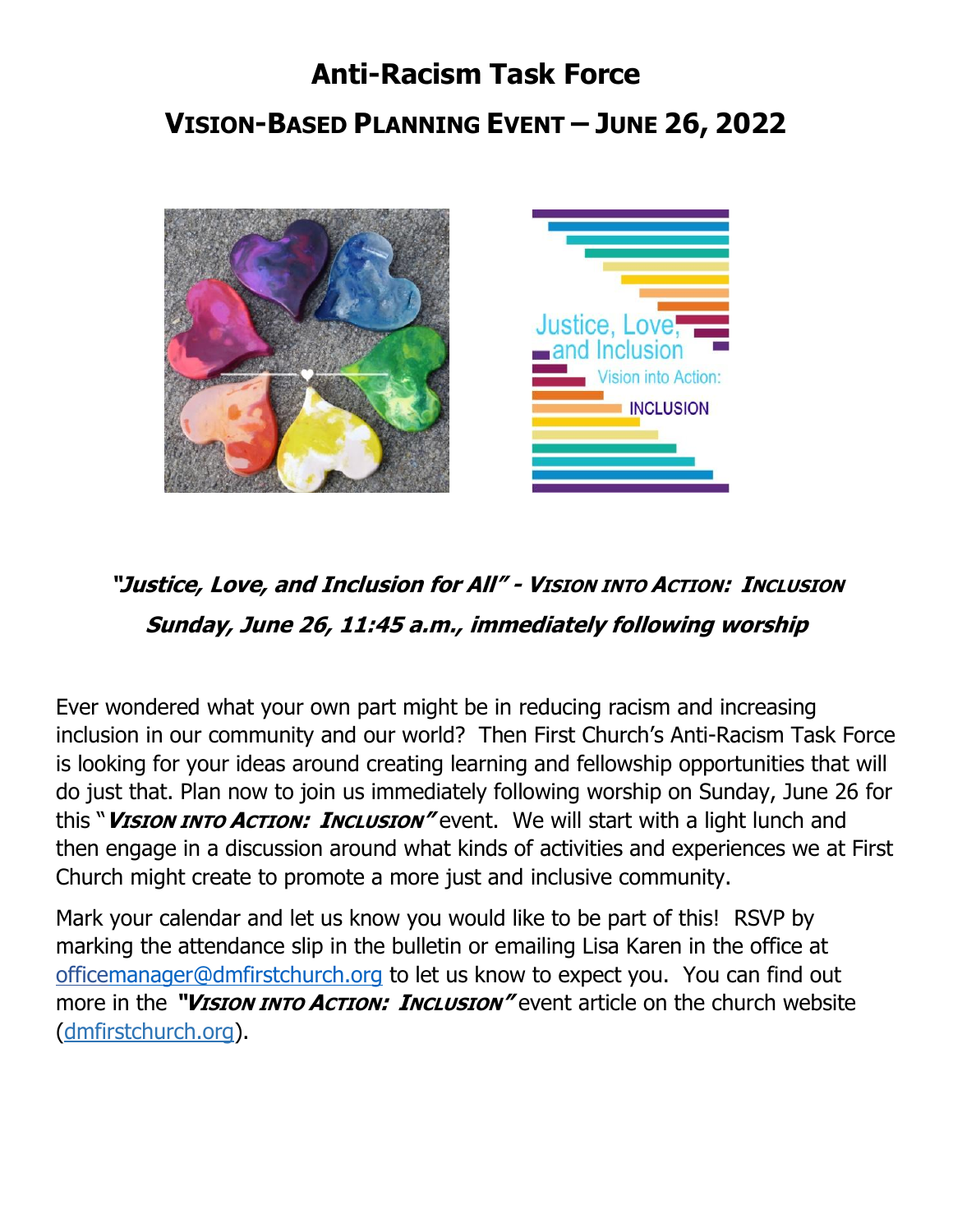

Maybe you saw it on KCCI TV or read about it in Axios Des Moines…

Des Moines Police are starting a new protocol for 911 calls to assign mental health professionals instead of police to certain emergency calls that don't endanger the public. This is a direct effect of the work our AMOS organization. Want more information? Contact Wanda Wendt at 515.229-6399 (wendt.wanda@hotmail.com) or Jacque Coulson at 515.279.2473 [\(jcoulson2835@gmail.com\)](mailto:jcoulson2835@gmail.com).



#### **LET'S SHOW OUR SUPPORT!**

You're invited to participate in the **Pride Parade on Sunday, June 12th**, as a way to show support for our LGBTQ+ brothers and sisters. The Parade will **begin at Noon, with staging beginning at 11:00** from the **Lucas Building, 321 E. 12th Street, near the Capitol.** You're invited to wear one of our rainbow stoles or pins, and we will have a sign to identify First Church. We will join people from Walnut Hills UMC and others, so look for the Walnut Hills banner when you arrive at the Lucas Building. Let's have a good contingent of First Church folks! See you there!